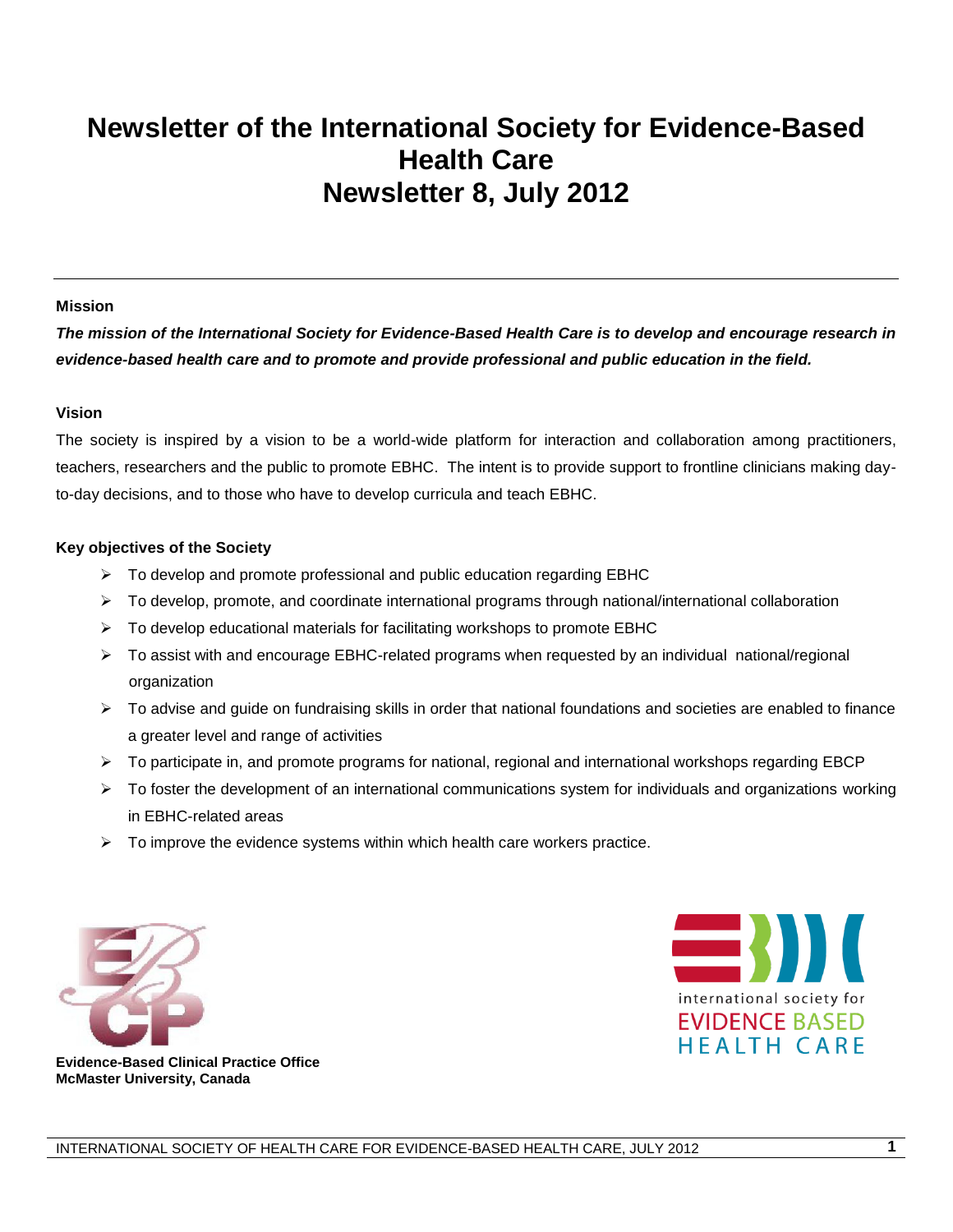## **TABLE OF CONTENTS**

#### **EDITORIALS**

#### **TEACHING & PRACTICE TIPS**

### **RESEARCH & REVIEWS**

### **RESOURCES & REVIEWS**

### **WORKSHOPS AND CONFERENCES**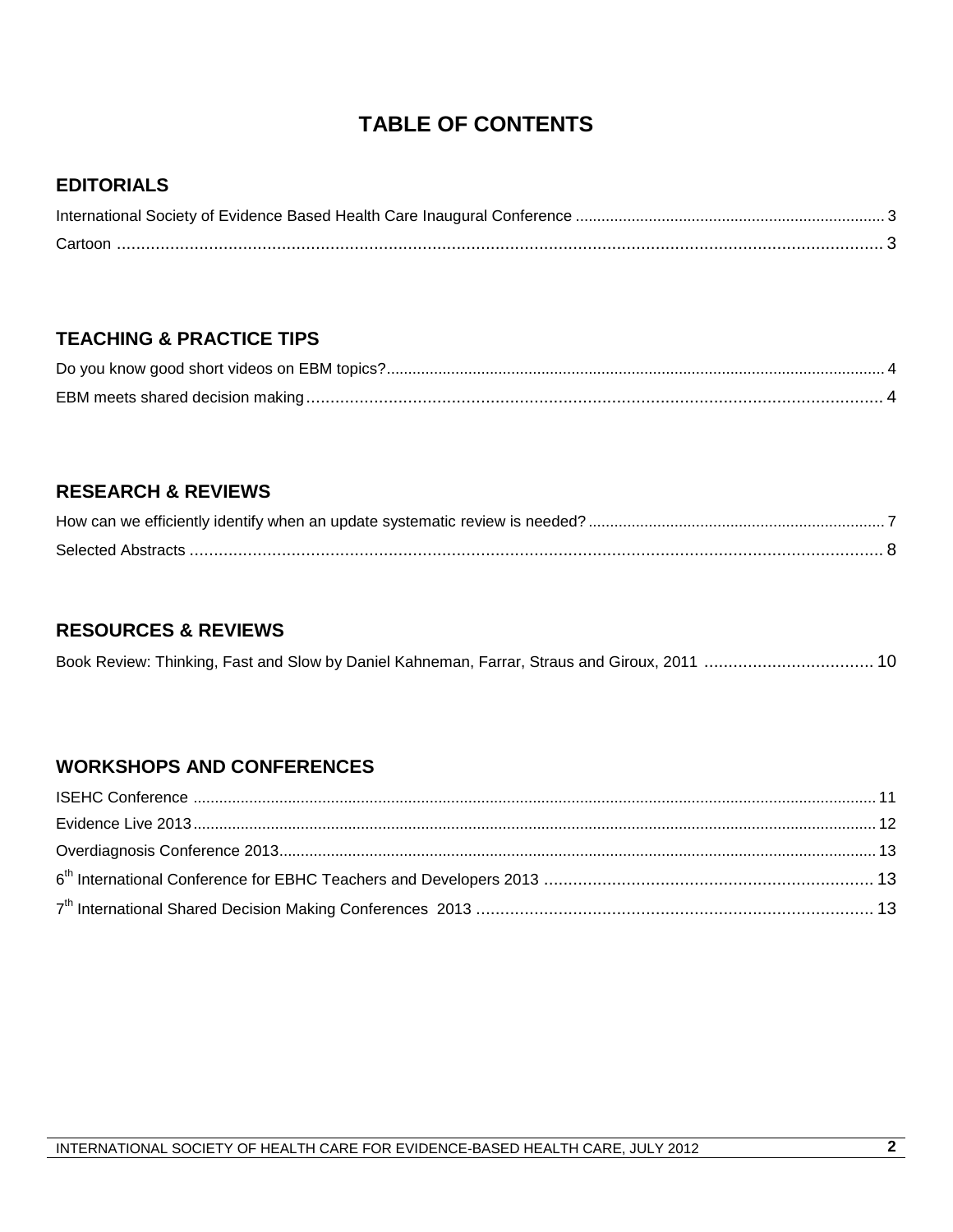## **Editorials**

### **International Society for Evidence– Based Health Care Inaugural Conference, New Delhi, October 2013.**

"Incredible India" says the advertisement. Equally incredible has been the response for the first conference of the ISEHC: 128 abstracts submitted from 20 countries; half a dozen proposed pre-conference workshops, and a terrific suite of keynote speakers paying their own travel costs. For such a young society – founded in 2010 – this is a wonderful boost. New Delhi is also a most appropriate initial venue for several reasons. First, an aim of the Society was to help support EBM development in less developed countries, so keeping cost low was important. Second, India is the second most populated country in the world and in need of EBM to help better use scares medical manpower and resources. Finally, the Society was initiated at the surgery of Dr. Kameshwar Prasad, a neurologist in New Delhi who has beaten the EBM drum, written the lowcost textbook, but been frustrated by the slow response.

On the day prior  $(6<sup>th</sup> October)$  to the two day main conference, there will be a series of pre-conference workshops:

Wksp1- Evidence-Based Medicine curriculum for UG/PG

Wksp2- Bringing Evidence to Healthcare Professionals

Wksp3- Evidence-Based Practice for Allied Health

Wksp4- Evidence-Based Practice for Allied Health

Wksp5- An Evidence Based Framework

Wksp6- Evidence-Based Dentistry

Wksp7- From Evidence to Action

Wksp 8 - Evidence-Based Medicine

As well as several keynotes and 2 parallel streams plus posters. We are looking forward to the event, and given its success, we are planning the 2013 meeting already – probably Europe. See many of you there!! But if you can"t make it, we hope to publish abstracts on the website and some full articles in this Newsletter.

And planning is underway for the 2013 conference, which will be announced in the next ISEHC Newsletter.



*As if there's not enough for us to remember, we're supposed to remember endless acronyms for trials too now. There's even [a wiki to help us](http://www.wikidoc.org/index.php/Acronyms_of_Clinical_Trial_Names) keep them straight and a call for a [register of trial](http://www.sciencedirect.com/science/article/pii/S0140673603152841) acronyms to reduce multiple use of all the words ending in T! Somewhere along the line this became marketing: not much equipoise in [ACHIEVE, MIRACLE or PROMISE,](http://www.sciencedirect.com/science/article/pii/S0167527308013648) eh? A [study](http://chestjournal.chestpubs.org/content/121/6/2023.short) has classified this as a form of coercion. If you're irritated by the next outbreak of trial acronymania or [acronymesis](http://www.ncbi.nlm.nih.gov/pmc/articles/PMC307708/) you come across, you're not alone!*

**Title:** Statistically funny - commenting on the science of unbiased health research with cartoons *Author:* Hilda Bastian

*Background:* The comedic possibilities of clinical epidemiology are known to be limitless *Methods***:** A new cartoon every week or two in Blogger, a Google application which can be followed *Results:* Can be found at [http://statistically-](http://statistically-funny.blogspot.com/)

#### [funny.blogspot.com/](http://statistically-funny.blogspot.com/)

*Conclusions:* Systematic reviewers do it robustly, but more cartoons are needed

INTERNATIONAL SOCIETY OF HEALTH CARE FOR EVIDENCE-BASED HEALTH CARE, JULY 2012 **3**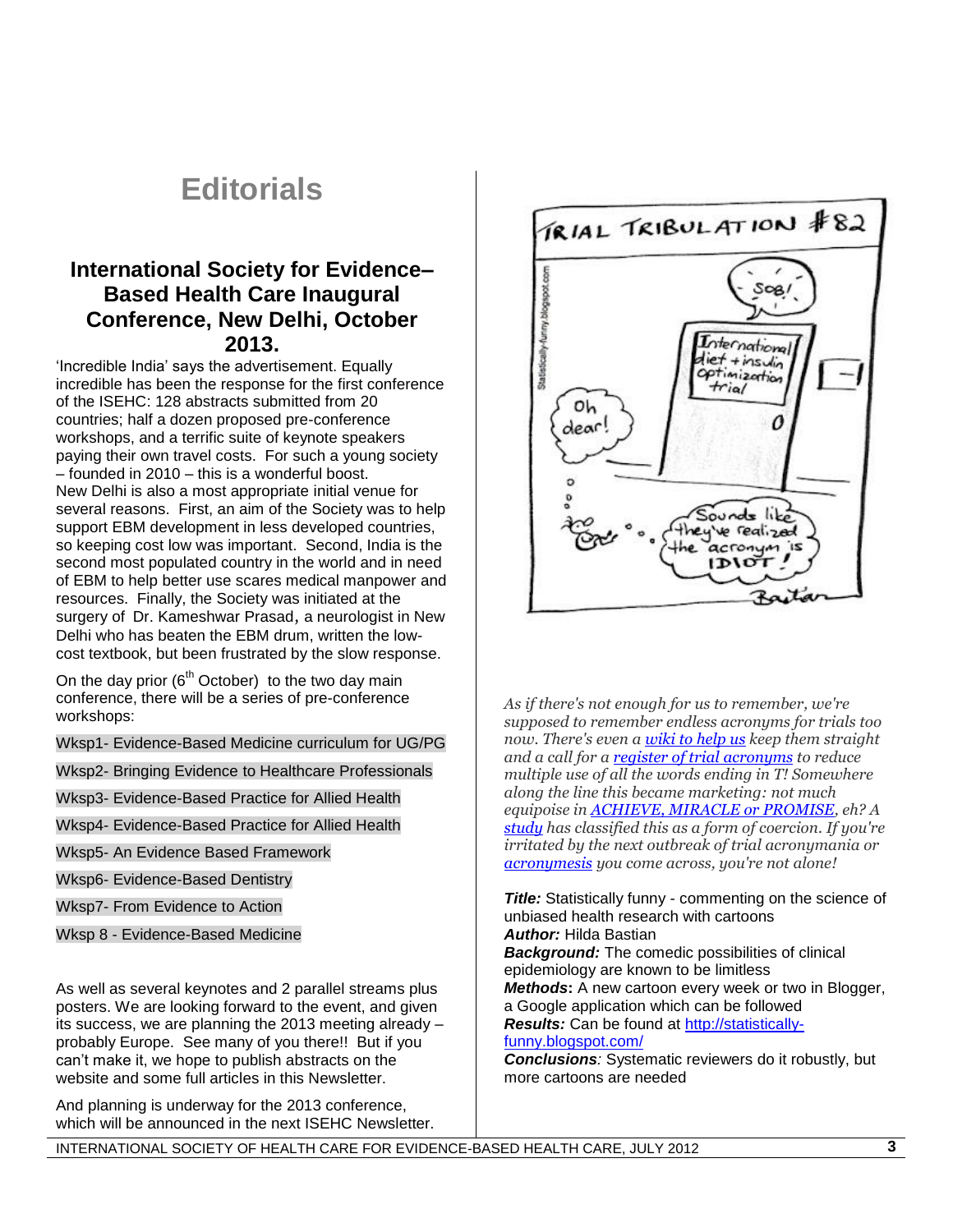# **Teaching & Practice Tips**

### **Do you know good short videos on EBM topics?**

Good short videos can be useful for teaching EBM either directly or as a source of ideas, so we would like to collect as many as possible and will put up links on the ISEHC website. To get you thinking about this, here are some examples we have come across all available for free on YouTube:

**The CEBM in Oxford** has made available some short videos from their 3 day workshop which are freely viewable at www.cebm.net and on YouTube at



**A Clinical Introduction to a Pre-Clinical Course in Biostatistics** Evidence-Based Medicine in Practice - Diagnostic Tests #1 Evidence-Based Medicine in Practice - Appraisal of Clinical

Trials #1

[http://www.youtube.com/user/cebmed?feature=results\\_](http://www.youtube.com/user/cebmed?feature=results_main) [main](http://www.youtube.com/user/cebmed?feature=results_main)



**Sensitvity and Specificity**. A 2 minute tutorial teaching sensitivity vs. specificity, including SPIN and SNOUT mnemonics from HelpHippo. Sensitivity Specificity: Easy Epidemiology Difference Spin

Snout Test <http://www.youtube.com/watch?v=LCndoLgoPVk>



**Accuracy versus Precision**. A 1 minute HelpHippo tutorial giving a Mnemonic for remembering the difference of accurate vs precise: accuRIGHT or pREPEATable? Accuracy Precision Epidemiology

Tutorial | Accurate vs Precise <http://www.youtube.com/watch?v=BR59TT2zF38>



**A nine year old tests therapeutic touch**. This is a 5:30 video on investigation of therapeutic touch by Emily Rosa, who at the age of 9 set up a blinded study of therapeutic touch

practitioners to determine whether they could detect whether her hand was over theirs - they couldn't! She became the youngest JAMA author ever! This might provide trigger material for group discussion or use as part of a lecture:

STOSSEL TESTING THERAPEUTIC TOUCH <http://www.youtube.com/watch?v=mNoRxCRJ-Y0>

If you have other suggestions please contact [cerueti@bond.edu.au.](mailto:cerueti@bond.edu.au)

## **Evidence Based Medicine Meets Shared Decision Making**

**(Interview done by Paul Glasziou at the Evidence 2010 conference, Victor is from the Mayo Clinic)**

**Professor Victor Montori** is a diabetologist and health services researcher. He is the lead investigator of the Knowledge and Evaluation Research Unit and a Professor of Medicine at Mayo Clinic in Rochester, Minnesota, USA. He serves as Director of the Healthcare Delivery Research Program at the Mayo Clinic Center for the Science of Healthcare Delivery. Victor is interested in patient-centered healthcare delivery and outcomes for patients with chronic disease, in the corruption of evidence.

*Paul: Could you tell us about the setting that you work in?*

*Victor:* Yes Paul – I work at the Mayo Clinic in the referral endocrinology practice, I am an endocrinologist most of my practice is type2 diabetes although I follow some complex patients with type1 diabetes as well. I also have an important part of my practice, a teaching clinic which is mostly focused on criston metabolic problems which basically means diabetic and lipid problems and in that clinic I interact with trainees with different levels of training from medical students, very few, to endocrinology trainees and endocrinology fellows.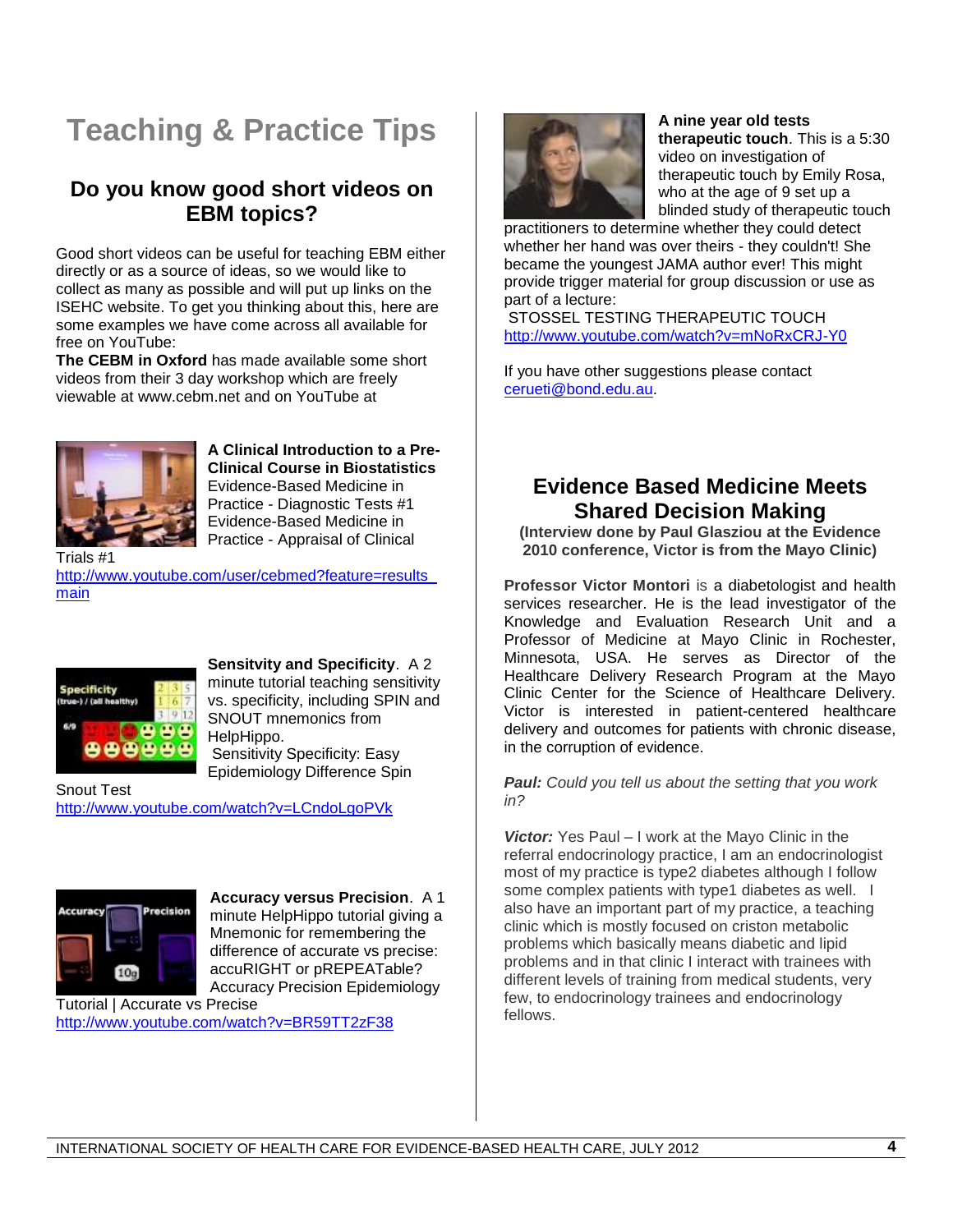#### *Paul: You are obviously an advocate of EBM. Can you tell us how EBM works in your clinic and in your team?*

**Victor:** I tried to imbed it as part of a routine conversation, as part of a routine practice, I frequently make it nowadays an issue that is separate or worthy of a remark that is outside of routine so when possible I try to role model for both my patients and my trainees that this is how I do it rather than having to label it explicitly, so for instance that takes the shape of for instance a patient coming with cholesterol problems and the trainees telling me about the guidelines and how they will be using guidelines to treat this patient and I would ask them, well that"s good but the guidelines are based on this way of thinking about the evidence so the way I think about it is I look at the studies and I would mention a few of the studies and I would describe each of them very briefly and say from those studies I gather that its talking cholesterol medicine that makes a difference it's not aiming at an ideal goal so I have a problem with the guideline you may want to go back and have a look at that and see if you have a problem with the guideline or whether you just follow it blindly and will make statements like that that are somewhat challenging have to say not many of the trainees don"t bother looking at it up again and don"t follow up but some do and those that do begin to have some degree of critical thinking of the guidelines which in the case of diabetes and cholesterol are quite strongly enforced. I bring it as a resistance movement sort of thing, I wonder if you have looked I have looked and this is what I have found and so I practice this other way. The other part of getting it into practice is when we have to explain it to patients and I have developed a number of tools that help me explain the magnitude of benefit for patients for the different treatments that we offer or the kinds of treatments that are available for example diabetes drugs and I use them in my practice quite routinely not only to demonstrate their use to the trainees but also with my patients as part of my routine care when the opportunity arises so that"s another way I make evidence come alive during my consultation by showing patients what is the magnitude of the benefit and what is the degree of uncertainly that that benefit may play out in their lives or not.

#### *Paul: So you are an advocate of shared decision making.*

*Victor:* Yes and I have found that to be just an integral part of EBP, not for every decision of course because some these are fundamentally technical and there seems to be a right answer. Apparently there is a right answer but the patient needs to be on board to execute and accrue the benefit in a safe way they better know what they are getting into or you get into problems of non adherence to therapy then partial benefit or just

exposure to harm and cause without any positive tradeoffs.

#### *Paul: How do you find the patients react to evidence and the numbers?*

**Victor:** I don't know whether it's the setting in which I work or what but I find that the majority of the patients engage and that"s consistent with the evidence as it turns out that most patients will engage in sharing of information not everyone appears to be interested in participating all through the process or even taking responsibility of making the final decision but I just work with them empathically so I give them as much as they would want to take and if they become uncomfortable I problem solve with them and make a decision with them I won't abandon them I won't say it's your problem but I will work with them and try to invite them to engage to the extent at which they are comfortable and often I am surprised that it is often all the way they really want to have a say and their say is often what we eventually execute I would not execute options that I am not comfortable in following through so we end up executing what we both agree is the thing to do and which is often a very informed guess. Some patients will consider looking at the numbers as gambling and they will reject that other people find it disturbing to talk about heart attacks or death and they prefer to avoid it but I can remember their faces they are very few , the majority of the patients do engage.

*Paul: Can I come back to the issue of looking at the evidence behind the guidelines and trying to get your trainees and colleagues to look at that more explicitly is there a forum in your setting to do this is there a journal club for example?*

**Victor:** It is interesting how one gets busy I have tried all sorts of different formats and they have been successful when we had them but I am busy and I find I cannot host them anymore and I have not been able to produce a critical mass of teachers who will do it formally. I have been invited to journal clubs but I don"t get invited a lot I think there are two reasons 1. Often the journal clubs are underwritten by pharmaceutical representatives and I don"t support that and 2. Often my approach to the literature will not be necessarily as connected with the pathophysiology that endocrinologists seem to enjoy so much and trainees may find that less helpful perhaps in having that sort of interpersonal professional skills that are necessary to hang out with other endocrinologists in fact if you think about endocrinology it's a challenging field in that's it's just like an internal medicine physician but one that knows a little bit more about the mechanism of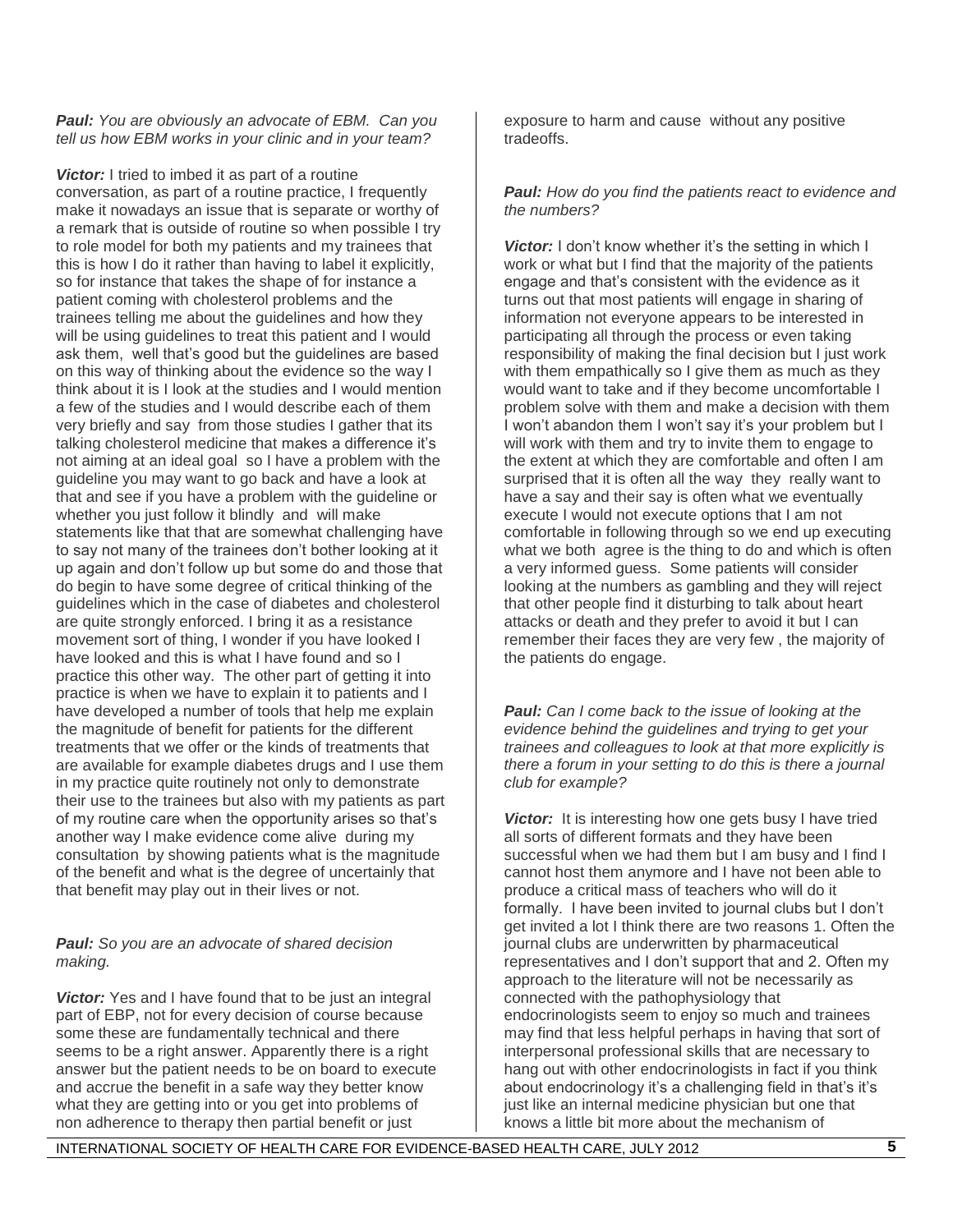hormones so once you peel that off and say well it's just about the outcomes there is no reason for existence so it"s a bit challenging culturally to discuss just the outcomes I find it much more effective, I don"t have good proof of this but, I find it more effective to weave it into the same conversation so we are seeing a patient we are understanding the mechanism now, understand the treatment options now, understand the efficacy and now lets present the options to the patient now and so forth so it feels like it's the same flow of thought it's not something separate not something we do in a journal club not something we do in a conference room its something we do as part of our practice but its incomplete and relies heavily on the initiative of the different trainees and the fact that we may have a critical mass of people that provides those trainees with the same exposure it is changing as most training programs are finding themselves in a post evidence based medicine world where they think we"ve got the efficacy now, we've got the EBM now so let's work on quality improvement and safety and I find the trainees essentially assume they already know that stuff and they want to know about Root Cause Analysis and things like that but they don"t really have a good grasp on evidence and incorporating it into practice.

#### *Paul: If I could give you a couple of wishes to change your setting that would improve the evidence based practice of your setting what would they be?*

*Victor:* There would be three things that I think of, two are global and not of my setting one the degree of corruption of the evidence base the introduction of bias into research, the introduction of spin into the research and the product of publication bias I think the corruption of research and its examination is a big challenge for evidence based practitioners. The second is also global and that is the corruption of health care itself to the extent that health care practices aim to improve outcomes that are not those of the patient, such as economic outcomes, to an extent that they become entrepreneurial and for profit and I find that difficult to bring that back to be about the patient so the corruption of health care delivery is another global challenge for evidence practitioners and in my local setting I wish I could rewind the tape a little bit and force people to think back about their quality improvement and standardisation processes to ask them have you look at the underlying evidence is it robust enough that you are putting all this effort and resource in making this happen, this post EBM world has come to soon or at least has come at the exclusion of further exploration of the underlying principles of evidence based practice. *Paul: So can I just clarify this as it's an important point are you saying that quality improvement initiatives and* 

*standardization initiatives within your setting, you think have proceeded without a careful look at the evidence* 

*Victor:* The people who are running those processes they themselves, I don"t think have the necessary skills to carefully look at the underlying evidence and they don"t recruit people that have those skills and as we are training the health professionals who are going to be leading the way we are assuming that they got EBM skills some time in medical school but what is new is the skills of quality improvement and so let focus on training them there so what we are creating is a group of people that do a lot of good standardisation but whether they are standardising on good practices is what worries me.

*Paul: Thank you very much Victor for your time*

## **Research & Reviews**

*Editor's Note: The following commentary arose from a series of journal clubs we are running looking at whether we can be more efficient at doing systematic reviews. However, the technique suggested is likely to be of interest to those doing rapid searches to answer clinical questions in real time.*

Sampson M, Shojania KG, McGowan J, Daniel R, Rader T, Iansavichene AE, Ji J, Ansari MT, Moher D. J Clin Epidemiol. 2008 Aug;61(8):755-62. Surveillance search techniques identified the need to update systematic reviews.

**OBJECTIVE:** This article reports on literature surveillance methods to identify new evidence eligible for updating systematic reviews.

**STUDY DESIGN AND SETTING: Five surveillance** search approaches are tested in the context of identifying studies that would signal major or invalidating new evidence for existing systematic reviews of health care interventions. Recall for each search approach was assessed as proportion of a composite yield of relevant studies across all search approaches that were identified by that approach. Screening burden was the number of studies that would need to be reviewed to identify the evidence that would necessitate updating.

**RESULTS**: Searches were tested in a cohort of 77 systematic reviews. No one method yielded consistently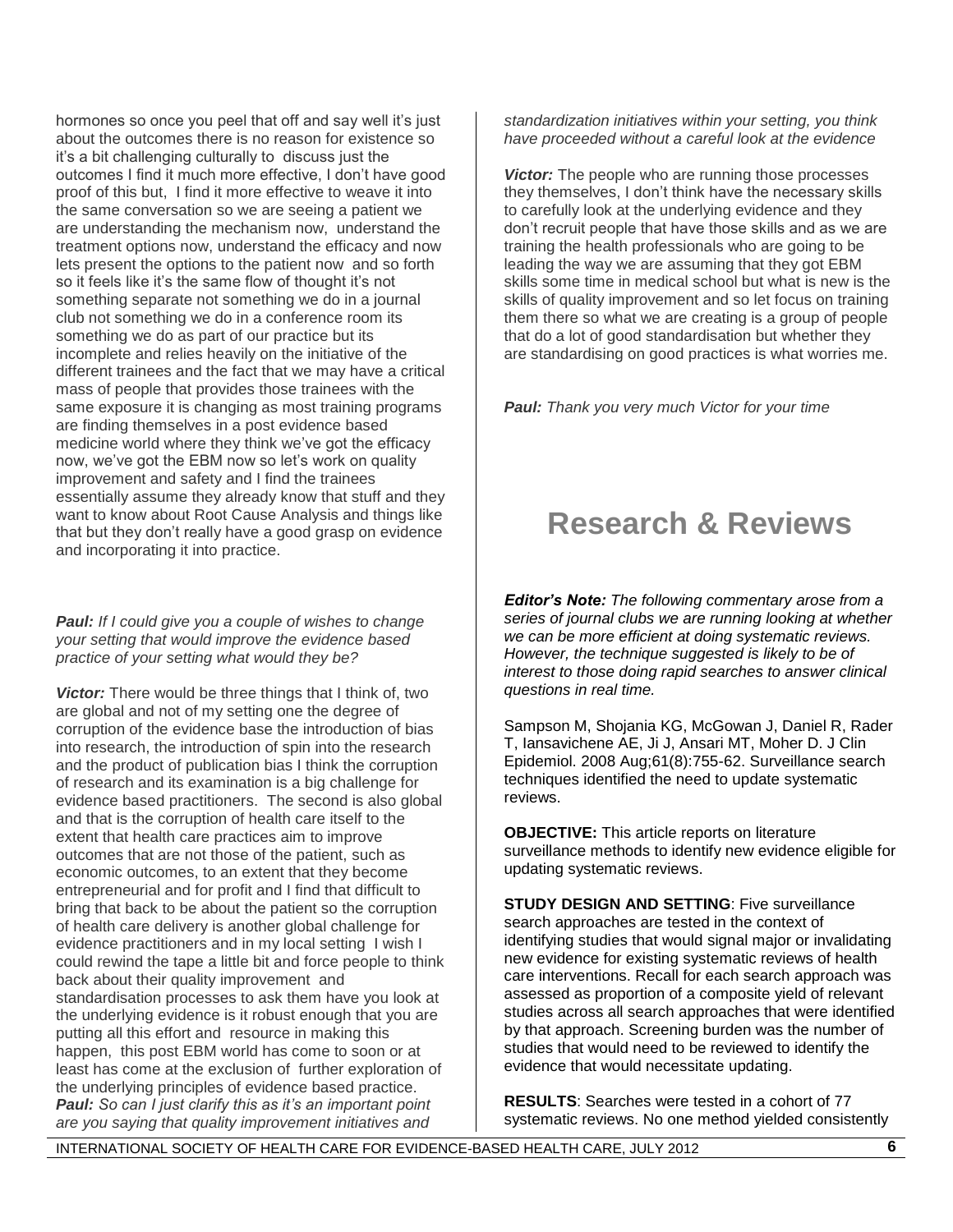high recall of relevant new evidence, so combinations of the strategies were examined. A search algorithm based on PubMed's related article search in combination with a subject searching using clinical queries was the most effective combination, retrieving all relevant new records in 68 cases. Screening burden was a median of 71 new records per review (inter-quartile range: 42-161).

**CONCLUSION**: Surveillance for emerging evidence that signals the need to update systematic reviews is feasible using a combination of subject searching and searching based on the PubMed's related article function.

### **COMMENTARY: How can we efficiently identify when an update of a systematic review is needed?**

#### **Sarah Thorning**

The study by Sampson et al addresses the issue of efficient updating by looking at a previously used cohort of 100 systematic reviews that have been updated. The authors compared five search methods for identifying studies that would indicate the need to update a published systematic review. The search methods are intended to be more precise (returning smaller results sets) than the normal extensive search conducted for a systematic review. Efficient management of reviews is the goal so a comprehensive search would only be conducted if the surveillance search identified a need for an update. The authors list a set of signals that identify the need for a full update.

Three of the search strategies employed traditional "subject search" methods where a search strategy is developed using the PI (Population, Intervention) components of the PICO. Two of the subject searches were developed in MEDLINE (Ovid) and the third in CENTRAL (the Cochrane Library"s database of randomised trials). The description of the methods for developing the search strategy for the "subject search" suggests that the search strategy is still a highly subjective method rather than a set method that anyone can follow. The search strategies were developed using Subject Headings (MeSH) if a good match was available, text words (natural language words) if a suitable MeSH term was not available or a combination of MeSH and text words if this was deemed the better alternative. Search features such as "focus" or "subheadings" were also employed to increase precision. This forms the basis of the "subject search" method.

Once the search strategy had been decided upon the methods for the "subject search" varied by either limiting a search using the optimized clinical queries for identifying "therapy" studies (method 1) or a combination of restricting the search to the core clinical journals and

limiting to the publication type RCT (method 2) or running the search in CENTRAL which had to be adapted as some of the features available in Medline (Ovid) are not available in CENTRAL (method 3). The other two methods do not employ a search strategy. Method 4 relies on the three largest and three most recent included studies in the published review and runs a search using MEDLINE"s related article feature to retrieve further studies. These are then limited by date (entered into Medline after publication of review) and publication type (RCT). If the three largest and three most recent RCTs were the same or one or more of these articles were not indexed in Medline they were not replaced. Method 5 identified citing references either through Medline if it was a Cochrane Review or through Scopus for other reviews. The search results were then limited by date and publication type (RCT). No single method performed sufficiently well on its own. However complete retrieval of all eligible RCTs for updating 68 out of the 77 systematic reviews used for this study were identified using a combination of related article RCT (method 4)and subject search with clinical query (method 1). For this particular set of reviews the combination of these two search methods retrieved a median of 71 articles for screening.

These results seem to suggest that it may be possible to employ search methods other than a full comprehensive search for review updates and that these methods might reduce the screening burden as they retrieve smaller more precise sets of records. However this study is complicated by the fact that it is a retrospective rather than a real time process and the main intent was to determine a method for identifying a trigger for when a review needed updating. More efficient search methods may perhaps work for some review updates and this is an idea worth exploring. The Cochrane Acute Respiratory Infections Group is looking at trialling this search method for some of its current updates. The records retrieved by the Sampson et al method will be compared with the set of records retrieved (and included in the review) using the traditional method.

PS A more complete description of the study is available in the full report:

Shojania KG, Sampson M, Ansari MT, Ji J, Garritty C, Rader T, Moher D. Updating Systematic Reviews. Rockville (MD): Agency for Healthcare Research and Quality (US); 2007 Sep.

Sarah is the Clinical Librarian for The Centre For Research in Evidence-Based Practice, Bond University, Gold Coast, Australia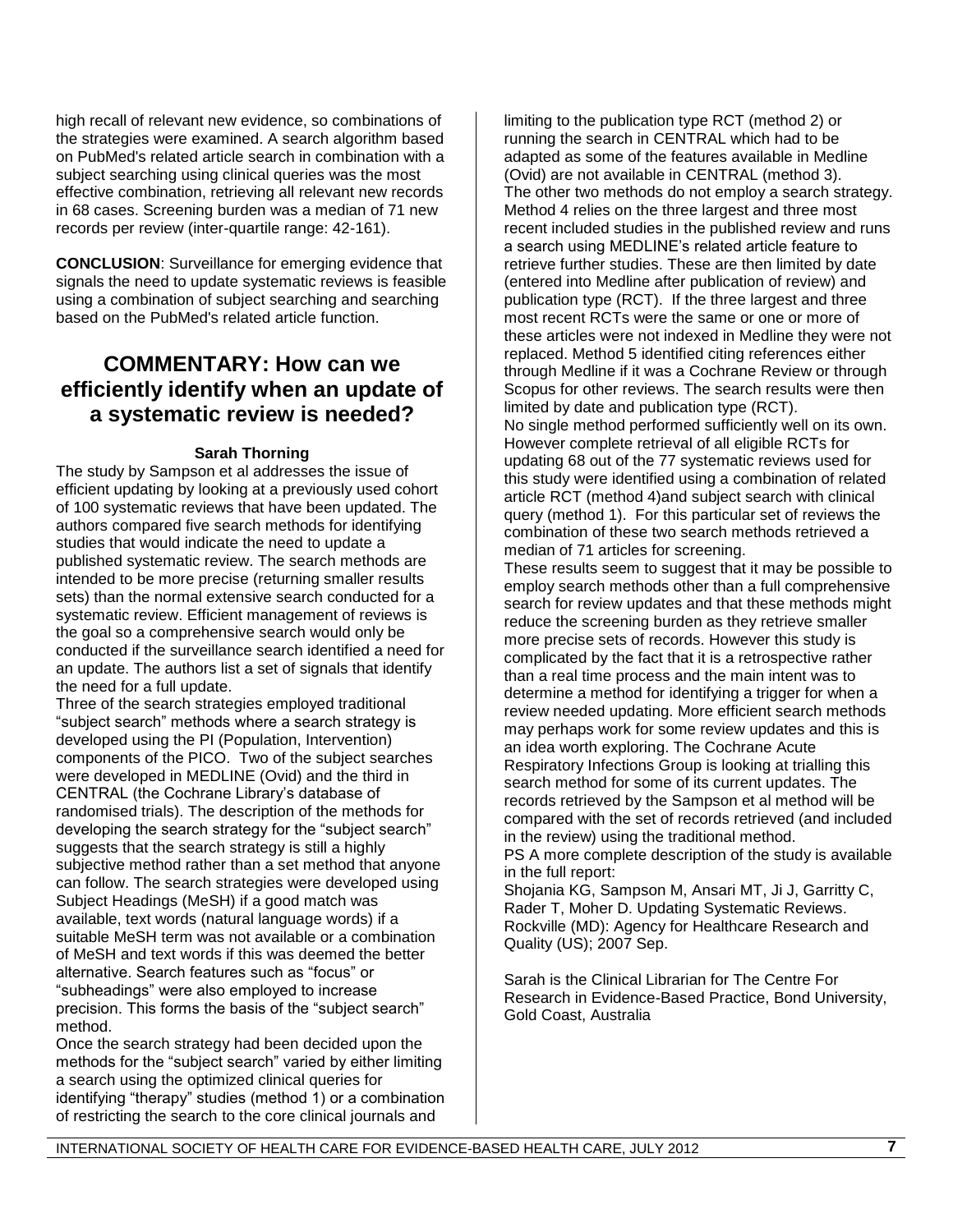## **Selected Abstracts**

### **Methodologists and context experts disagreed regarding managing conflicts of interest of clinical practice guidelines panels**

Akl EA, Karl R, Guyatt GH. J Clin Epidemiol. 2012 Jul;65(7):734-9. Epub 2012 May 5.

**OBJECTIVE:** A new strategy to manage conflicts of interests (COIs) of a clinical guideline's panelists gives primary responsibility to a methodologist, puts equal emphasis on intellectual and financial COIs, and excludes panelists with primary conflicts from drafting or voting on recommendations. We explored the views of the methodologists and content experts regarding the new strategy.

**STUDY DESIGN AND SETTING:** Before the guidelines chapter panels initiated their work, we conducted semistructured personal interviews with the methodologists and the lead content experts. We analyzed the data qualitatively.

**RESULTS:** Twenty-four panelists participated. The methodologists thought that the new strategy increased their responsibility and authority. The lead content experts perceived their role label as unfair and reflecting a demotion. Whereas methodologists were concerned about potential conflicts with content experts, the lead content experts were uncomfortable with the "extra surveillance" by the methodologists. Whereas methodologists believed that the changes ensure more rigorous evidence-based guidelines, some lead content experts were worried that methodologists' lack of content expertise and content expert attrition could hurt the quality of the guidelines.

**CONCLUSIONS:** The methodologists and lead content experts were uneasy regarding their counterpart's role. They disagreed about the potential effect of the new strategy on the quality of the guideline.

## **Informed consent documents do not encourage good-quality decision making**

Brehaut JC, Carroll K, Elwyn G, Saginur R, Kimmelman J, Shojania K, Syrowatka A, Nguyen T, Hoe E, Fergusson D. J Clin Epidemiol. 2012 Jul;65(7):708-24.

**OBJECTIVE:** Informed consent for research has emphasized information provision over support to people making a difficult decision. We assessed the extent to which existing informed consent documents (ICDs) conform to the International Patient Decision Aid Standards for supporting decision making.

**STUDY DESIGN AND SETTING:** One hundred thirtynine ICDs for trials registered with ClinicalTrials.gov were obtained from study investigators. Using a fourpoint scale, two raters assessed each ICD on 32 items.

**RESULTS:** Overall agreement between raters was 95.1% (linear weighted kappa-0.745). For 12 items focused on providing enough information, conformity was above 50% for three, and 0% for another four. For all eight items focused on how to present outcome probabilities, conformity was below 20%. For two items focused on clarifying and expressing values, conformity was below 10%. For two items focused on improving structured guidance, conformity was below 5%. For four items focused on using evidence, one item showed conformity of 74%; all others showed conformity below 5%. For four items focused on transparency, conformity was high (above 60% for two, above 80% for the others).

**CONCLUSIONS:** Existing ICDs do not meet most validated standards for encouraging good decision making. These standards make clear predictions about how one might improve ICDs ensure that research participants are fully informed.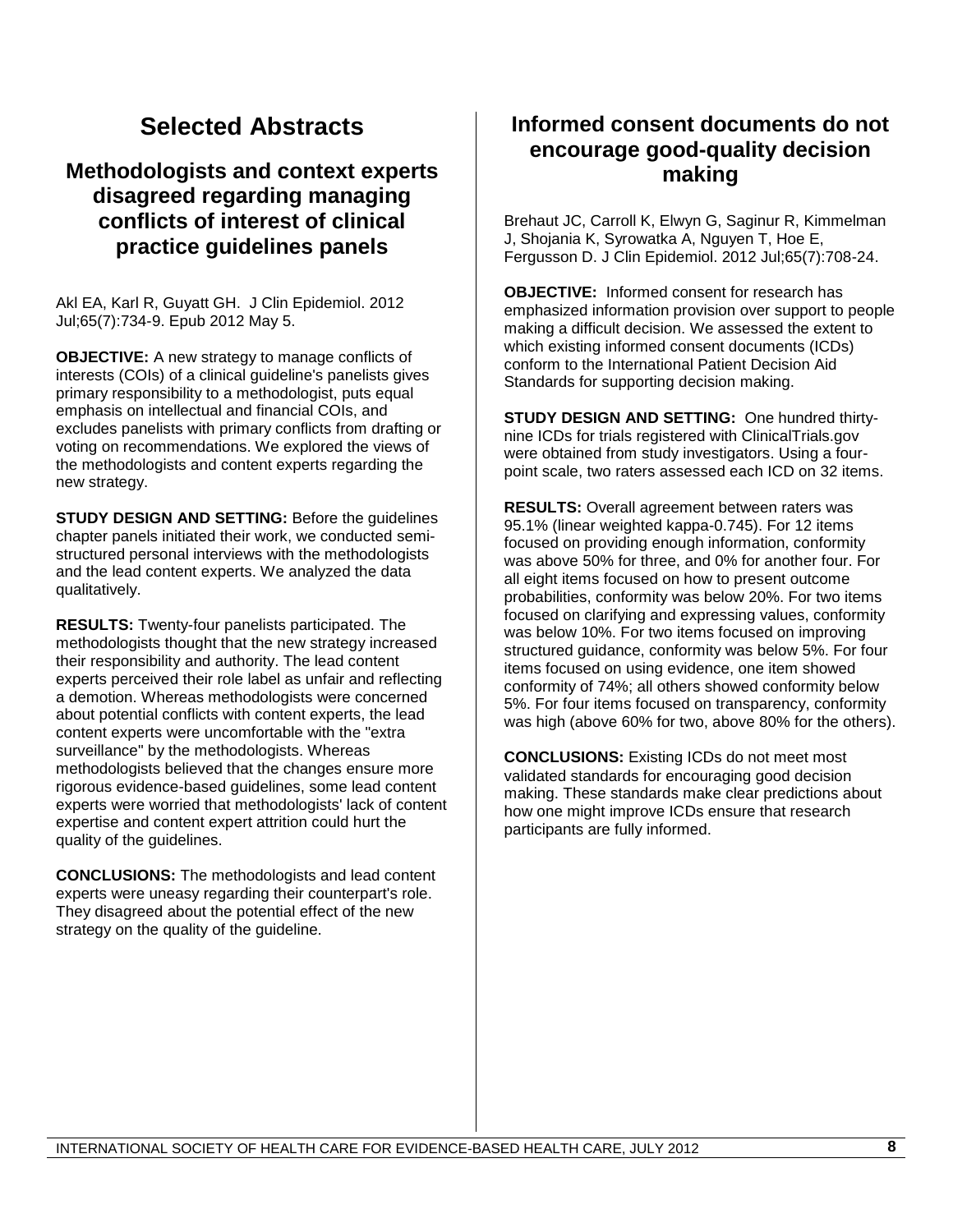## **GRADE guidelines 12. Preparing Summary of Findings tables-binary outcomes**

Guyatt GH, Oxman AD, Santesso N, et al. J Clin Epidemiol. 2012 May 18.

**Summary of Findings** (SoF) tables present, for each of the seven (or fewer) most important outcomes, the following: the number of studies and number of participants; the confidence in effect estimates (quality of evidence); and the best estimates of relative and absolute effects. Potentially challenging choices in preparing SoF table include using direct evidence (which may have very few events) or indirect evidence (from a surrogate) as the best evidence for a treatment effect. If a surrogate is chosen, it must be labeled as substituting for the corresponding patient-important outcome. Another such choice is presenting evidence from lowquality randomized trials or high-quality observational studies. When in doubt, a reasonable approach is to present both sets of evidence; if the two bodies of evidence have similar quality but discrepant results, one would rate down further for inconsistency. For binary outcomes, relative risks (RRs) are the preferred measure of relative effect and, in most instances, are applied to the baseline or control group risks to generate absolute risks. Ideally, the baseline risks come from observational studies including representative patients and identifying easily measured prognostic factors that define groups at differing risk. In the absence of such studies, relevant randomized trials provide estimates of baseline risk. When confidence intervals (CIs) around the relative effect include no difference, one may simply state in the absolute risk column that results fail to show a difference, omit the point estimate and report only the CIs, or add a comment emphasizing the uncertainty associated with the point estimate.

## **Effect of editors' implementation of CONSORT guidelines on the reporting of abstracts in high impact medical journals: interrupted time series analysis**

Hopewell S, Ravaud P, Baron G, Boutron I. BMJ. 2012 Jun22;344:e4178. doi: 10.1136/bmj.e4178.

**OBJECTIVE:** To investigate the effect of the CONSORT for Abstracts guidelines, and different editorial policies used by five leading general medical journals to implement the guidelines, on the reporting quality of abstracts of randomised trials.

**DESIGN:** Interrupted time series analysis. **SAMPLE:** We randomly selected up to 60 primary reports of randomised trials per journal per year from five high impact, general medical journals in 2006-09, if indexed in PubMed with an electronic abstract. We excluded reports that did not include an electronic abstract, and any secondary trial publications or economic analyses. We classified journals in three categories: those not mentioning the guidelines in their instructions to authors (JAMA and New England Journal of Medicine), those referring to the guidelines in their instructions to authors but with no specific policy to implement them (BMJ), and those referring to the guidelines in their instructions to authors with an active policy to implement them (Annals of Internal Medicine and Lancet). Two authors extracted data independently using the CONSORT for Abstracts checklist.

**MAIN OUTCOME**: Mean number of CONSORT items reported in selected abstracts, among nine items reported in fewer than 50% of the abstracts published across the five journals in 2006.

**RESULTS:** We assessed 955 reports of abstracts of randomised trials. Journals with an active policy to enforce the guidelines showed an immediate increase in the level of mean number of items reported (increase of 1.50 items; P=0.0037). At 23 months after publication of the guidelines, the mean number of items reported per abstract for the primary outcome was 5.41 of nine items, a 53% increase compared with the expected level estimated on the basis of pre-intervention trends. The change in level or trend did not increase in journals with no policy to enforce the guidelines (BMJ, JAMA, and New England Journal of Medicine).

**CONCLUSION**: Active implementation of the CONSORT for Abstracts guidelines by journals can lead to improvements in the reporting of abstracts of randomised trials.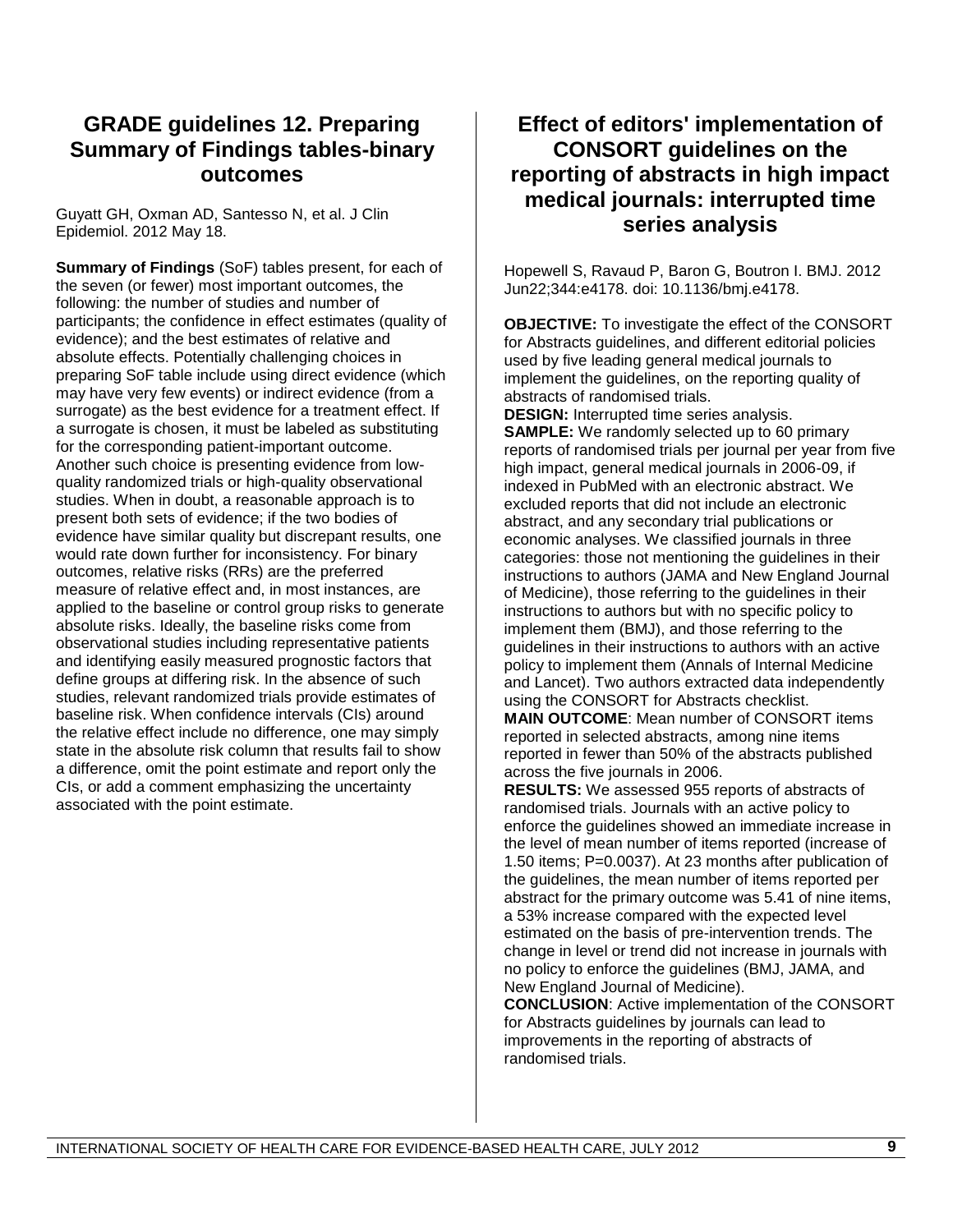## **Resources & Reviews**



## **Thinking, Fast and Slow by Daniel Kahneman, Farrar, Straus and Giroux, 2011.**

**Reviewed by Rae Thomas**

In 2002 the psychologist Daniel Kahneman won the

Nobel Prize for (surprisingly) economics. The award was based on his work with fellow psychologist Amos Tversky in Prospect Theory and centred on how we make decisions, well and badly. Their work has influenced psychology, economics, medicine and a range of disciplines. Tversky died in 1996 but Kahneman continued his research, and in 2011 Thinking, Fast and Slow was published.

Few academics have synthesised a lifetime"s worth of research so succinctly and powerfully. Not only is Thinking, Fast and Slow a compendium of Kahneman"s research over 4 decades, it is also a showcase of other important and at times contradictory research focussed on how we think and why we choose one option over another. It is a must read for anyone interested in understanding or reviewing the principles behind the judgements and choices used to inform decisions. Working as a researcher within screening and evaluation I consider I have two primary tasks: 1) to conduct research and gather evidence and 2) communicate this to the public in an accessible and meaningful way. But communicating our research to the public, particularly evidence that defies popular views is challenging. We know that many individuals over-estimate their risk of both being diagnosed with, and dying from, breast or prostate cancer and that providing them with risk ratios and mortality statistics does not alter their decision to be screened. Clearly, our logical arguments and numbers are not enough to sway opinion. Thinking, Fast and Slow, raises (and for some re-familiarises) some important lessons we have learned about how people think.

For example, how might considering the mechanics of risk aversion (chapter 25) lead us to a clearer understanding of individual values in relation to universal screening? Or how might the anchoring effect (chapter 11) or availability heuristic (chapter 13) help us to

investigate new ways of presenting information? How might we adjust the way we communicate risk if we recognise that low probability events are more heavily weighted when relative frequencies (1 person out of 100,000 will be injured) versus risks ( a 0.00001% chance of injury) are reported? Or what is the role of anticipated regret in deciding to be screened for breast cancer? Although both cognitive and social psychology have investigated these phenomenon, Thinking, Fast and Slow integrates these data in an engaging and unique way.

But, this book is not an easy bed-time read. Thinking, Fast and Slow synthesises and analyses hundreds of research projects in many domains. It is long and often requires thoughtful deliberation (and sometimes embarrassment when you get the example experiments wrong!). For best effect it requires underlining and reflection but is well worth the read.

Rae Thomas is a Senior Research Fellow, Centre for Research in Evidence-Based Practice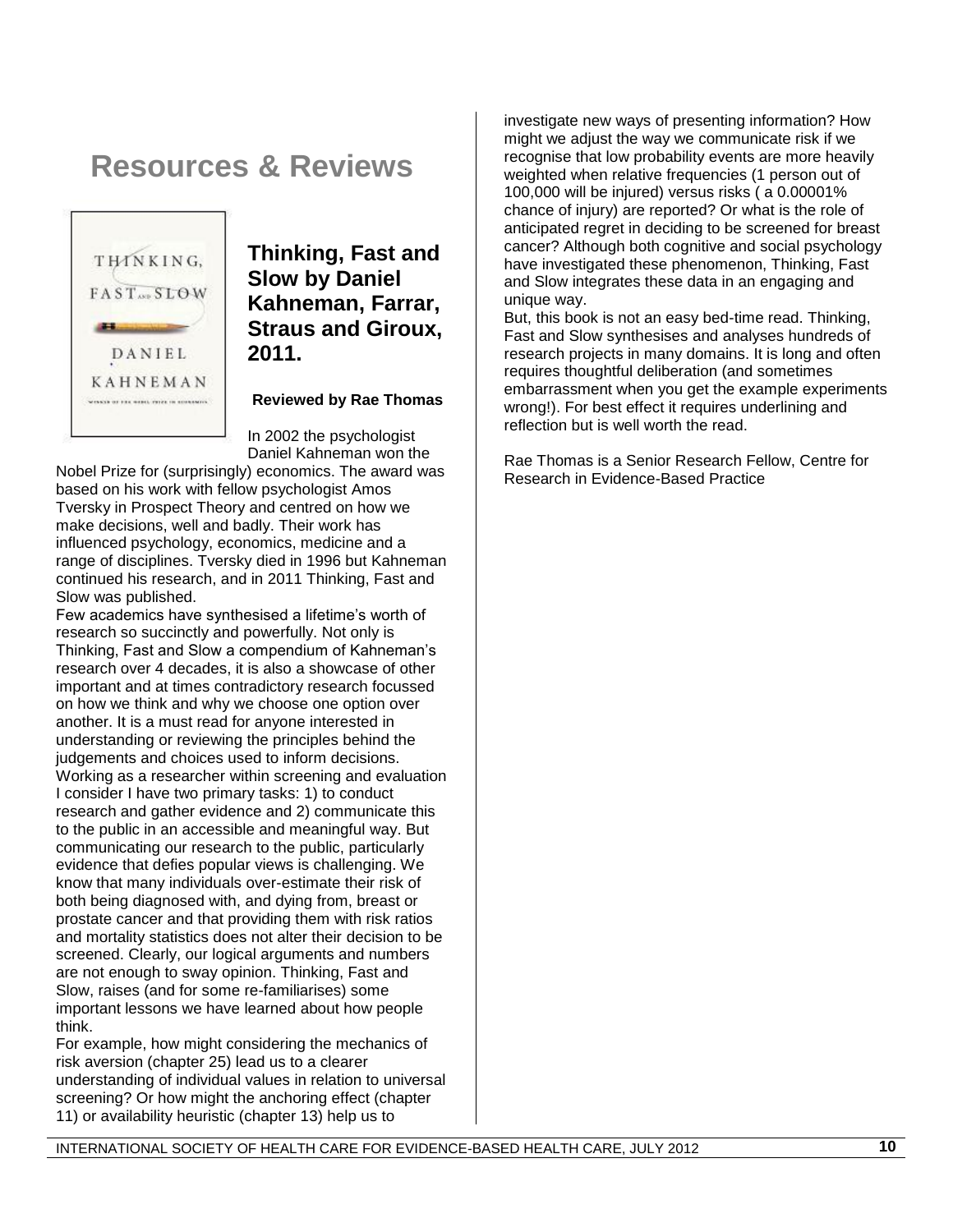

# FIRST INTERNATIONAL CONFERENCE on **EVIDENCE BASED HEALTHCARE (October 6-8, 2012)**



## Welcome to ISEHCON 2012

All India Institute of Medical Sciences, Clinical Epidemiology Unit, in continuance of its pursuit for excellence in healthcare, is organizing **"Pre-Conference Workshops & International Conference on EVIDENCE-BASED HEALTHCARE" from October 6th - 8th 2012 at India International Centre, New Delhi, India.** Approximately 300 experts and delegates from diverse fields are expected to participate in this mega event from across the globe.

## Highlights

- Inaugural Conference of the International Society for Evidence-Based Healthcare.
- First event of its kind in the country.
- Focusing on issues discussed never before.
- Over 300 experts and delegates from across the globe.
- Renowned national and international speakers.
- It will provide an opportunity to interact with many Evidence Based Healthcare enthusiasts around the world.

## **Objectives**

- To provide a platform for interaction to those implementing Evidence-Based Healthcare around the world in their settings/country.
- To bring together world class experts with the Indian participants, educationists and policy-makers to promote healthcare that is shown to be effective, efficient and affordable through research.

## Aim

To promote Evidence Based Healthcare globally and meet the need for an International Conference to bring the people interested in the area of EBHC around the world.

#### **Design**

- 1. Interactive Platform
- 2. Case Studies
- 3. Group Work
- 4. Poster Presentation

**The Faculty members: Dr. Gordon Guyatt, Dr. Paul Glasziou, Dr. Victor M. Montori, Dr. Ken N Kuo, Dr. Luz M. Letelier, Dr. Tony Dans, Dr. Mujtaba Quadri,** 

**Dr. Kameshwar Prasad**

You can register at <http://www.isehcon2012.com/registration.html>or contact

Organizing Committee "ISEHCON 2012" Clinical Epidemiology Unit, Room No-91, Near Examination Section, All India Institute of Medical Sciences, Ansari Nagar, New Delhi-110029, India Tel: +91-11-26594436/26588434 e-mail: [isehcon2012@gmail.com](mailto:isehcon2012@gmail.com)

INTERNATIONAL SOCIETY OF HEALTH CARE FOR EVIDENCE-BASED HEALTH CARE, JULY 2012 **11**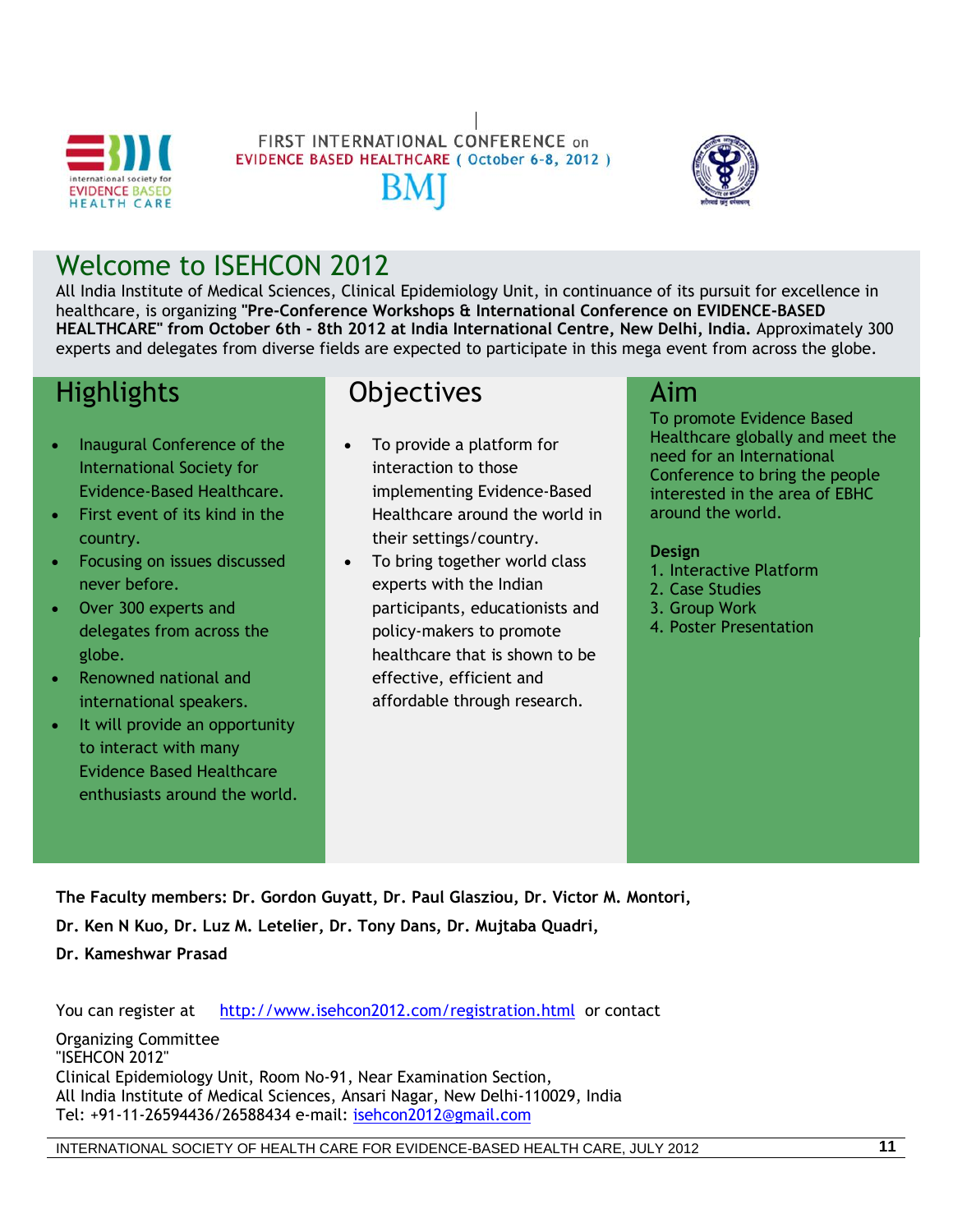## EvidenceLive<sup>18</sup>

from the world's leading thinkers, researchers and practitioners of evidence-based healthcare

#### **March 25-26 2013 Oxford**

*The annual Evidence Live conference is unlike any other event in healthcare. It brings together leading speakers in evidence-based medicine from all over the world, from the fields of research, clinical practice & commissioning. Evidence Live is the place for learning about the latest advances in evidence-based healthcare and finding out how they can be best applied in clinical practice.*



*At the Evidence Live conference researchers, clinicians and professionals, working with evidence at different stages in the healthcare chain, learn about important issues in healthcare. The programme is designed to showcase the most innovative ideas, processes and best practices that form the foundations of an evidence-based approach.*

*General enquiries, venue and travel Ruth Davis Tel: +44 (0) 1865 289 322 Email: [info@evidencelive.org,](mailto:info@evidencelive.org) [ruth@evidencelive.org](mailto:ruth@evidencelive.org)*



**\_\_\_\_\_\_\_\_\_\_\_\_\_\_\_\_\_\_\_\_\_\_\_\_\_\_\_\_\_\_\_\_\_\_\_\_\_\_\_\_\_\_\_\_\_\_\_\_\_\_\_\_\_\_\_\_\_\_\_\_\_\_\_\_\_\_\_\_\_\_\_\_\_\_\_\_\_\_\_\_**



#### **10-12 September 2013**

The Preventing Overdiagnosis conference will take place on 10-12 September 2013 in the United States, hosted by The Dartmouth Institute for Health Policy and Clinical Practice, in partnership with one of the world"s most respected medical journals, the BMJ, the leading New-York based consumer organisation Consumer Reports, and Bond University. A call for papers will be issued later in 2012.

If you are interested in attending or want to receive more information about the conference, please sign up for updates at

[http://www.preventingoverdiagnosis.net/?page\\_id=21](http://www.preventingoverdiagnosis.net/?page_id=21).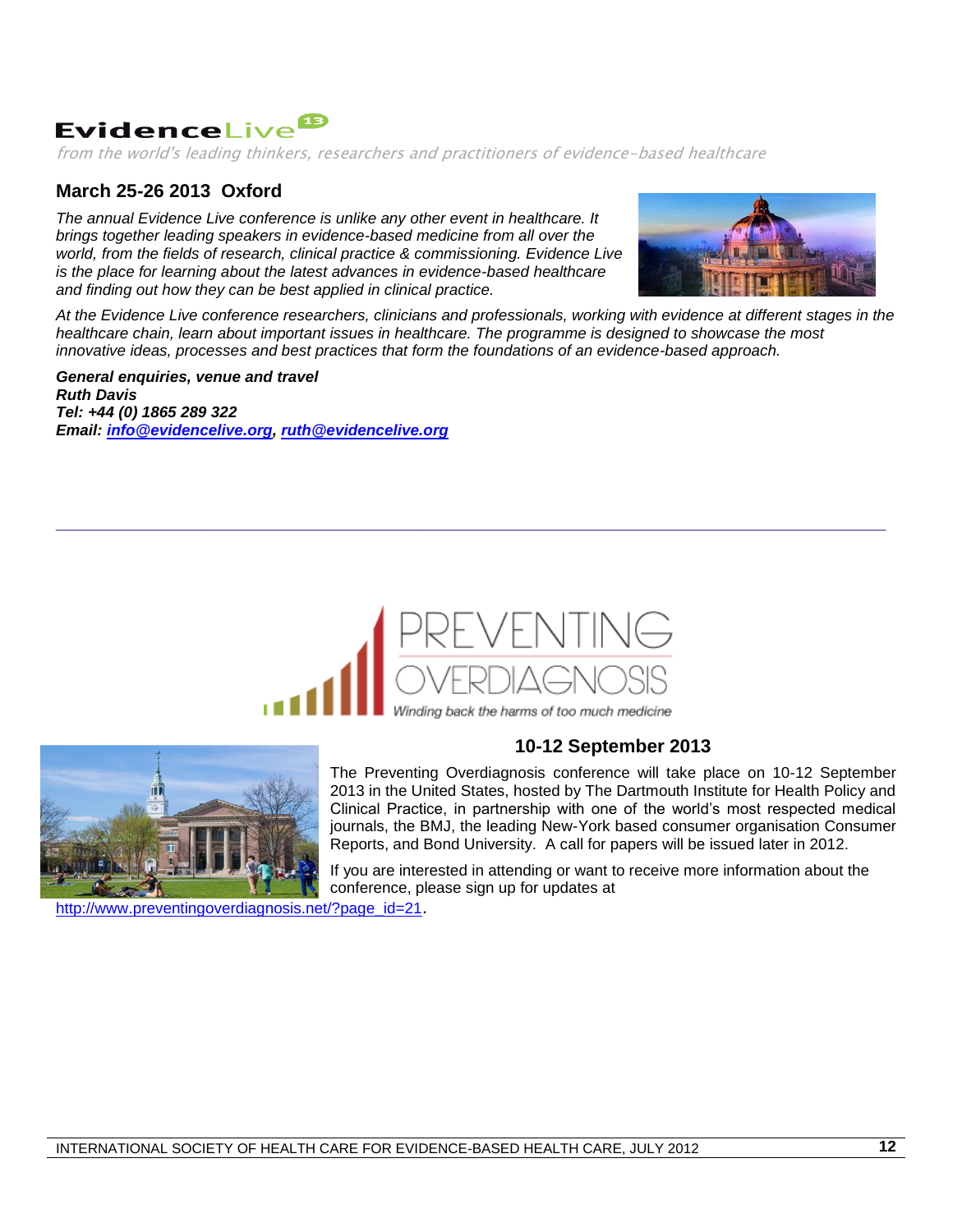#### International Conference **6 th International Conference for EBHC Teacher and Developers** Taormina (Italy), 30th October - 2nd November 2013

**Abstract Submission & Registration Open** 30 October 2012 **Very Early Registration deadline** 31 December 2012 **Abstract Submissions deadline** 31 March 2013 **Notification of Abstract Acceptance** 30 April 2013 **Early Registration deadline** 31 May 2012

#### **Conference Chair**

Nino Cartabellotta, GIMBE Foundation (Italy) **Chair of the Steering Committee** Paul Glasziou, Bond University (Australia)



**Organizing Secretariat** Elena Cottafava, GIMBE Foundation (Italy) 2013@ebhc.org

**\_\_\_\_\_\_\_\_\_\_\_\_\_\_\_\_\_\_\_\_\_\_\_\_\_\_\_\_\_\_\_\_\_\_\_\_\_\_\_\_\_\_\_\_\_\_\_\_\_\_\_\_\_\_\_** 

#### **7th International Shared Decision Making Conference**



# **June 16-19 2013 www.isdm2013.org**



 Between June 16 and June 19 of 2013 we will be meeting in Lima, Perú to push for a patient revolution. Researchers, patients, clinicians, and policymakers will get together to discuss how to globalize patient-centered care in general and shared decision making in particular, globalizing it to people, practices, healthcare environments, and countries, in which these practices are not common, considered feasible, or accepted.

 To accomplish our goals we will set several inspiring keynote addresses and thought provoking panels, offer plenty of time for dialogue and networking, training courses for newbies and experts, and a rich social calendar to make more colleagues, collaborators and friends